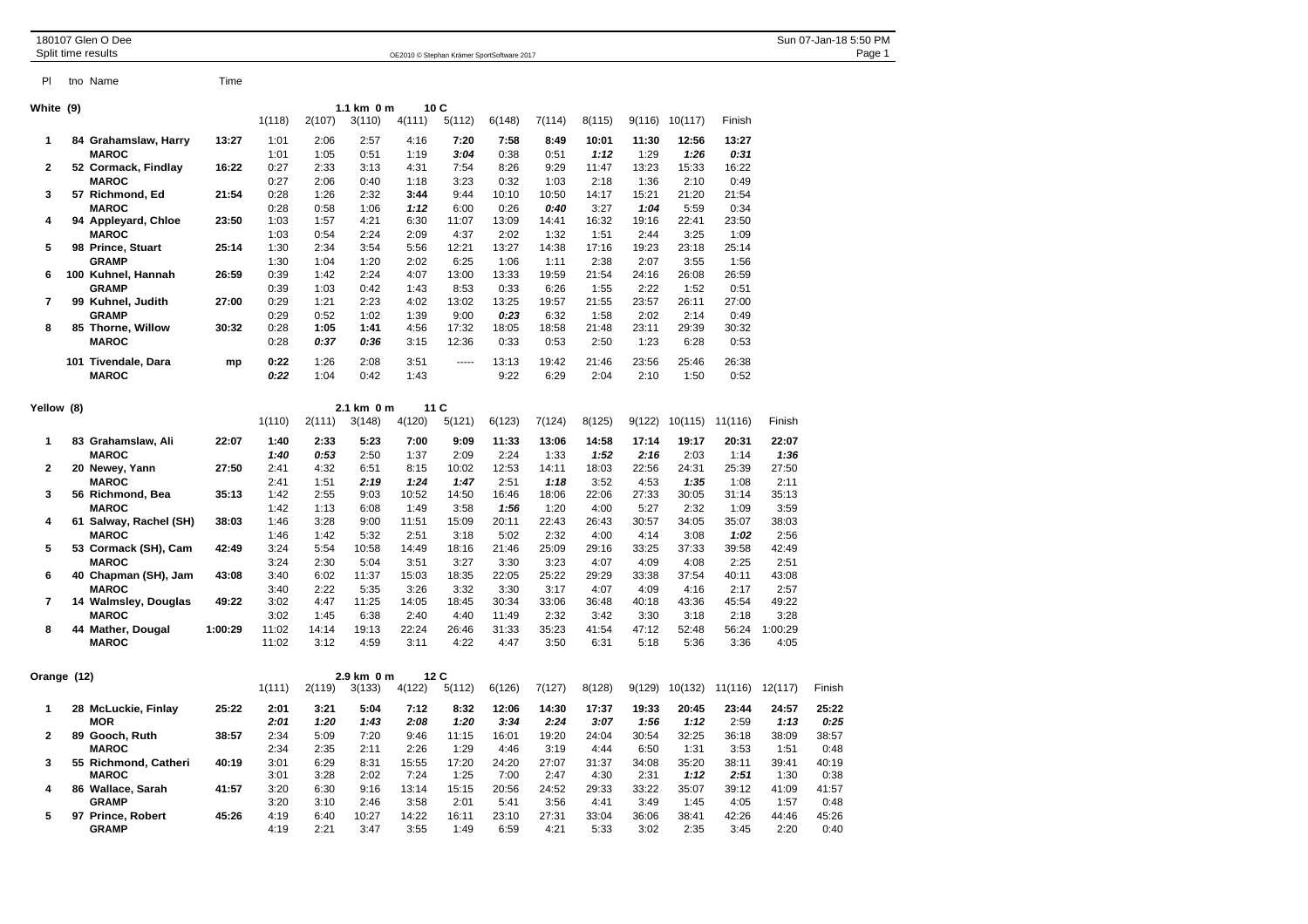|             | 180107 Glen O Dee<br>Split time results               |         |                                 |                       |                       | OE2010 © Stephan Krämer SportSoftware 2017 |                       |                       |                       |                         |                         |                         |                               |                                 | Sun 07-Jan-18 5:50 PM | Page 2 |
|-------------|-------------------------------------------------------|---------|---------------------------------|-----------------------|-----------------------|--------------------------------------------|-----------------------|-----------------------|-----------------------|-------------------------|-------------------------|-------------------------|-------------------------------|---------------------------------|-----------------------|--------|
| PI          | tno Name                                              | Time    |                                 |                       |                       |                                            |                       |                       |                       |                         |                         |                         |                               |                                 |                       |        |
| Orange (12) |                                                       |         |                                 |                       | 2.9 km 0 m            |                                            | 12 C                  | (cont.)               |                       |                         |                         |                         |                               |                                 |                       |        |
|             |                                                       |         | 1(111)                          | 2(119)                | 3(133)                | 4(122)                                     | 5(112)                | 6(126)                | 7(127)                | 8(128)                  | 9(129)                  | 10(132)                 | 11(116)                       | 12(117)                         | Finish                |        |
| 6           | 65 Garrett, Blair<br><b>MAROC</b>                     | 50:33   | 3:07<br>3:07                    | 5:28<br>2:21          | 8:48<br>3:20          | 16:28<br>7:40                              | 19:00<br>2:32         | 27:52<br>8:52         | 32:35<br>4:43         | 38:30<br>5:55           | 41:58<br>3:28           | 43:46<br>1:48           | 48:22<br>4:36                 | 49:58<br>1:36                   | 50:33<br>0:35         |        |
| 7           | 79 Brotchie, Harriet<br><b>MAROC</b>                  | 51:56   | 9:47<br>9:47                    | 12:42<br>2:55         | 15:30<br>2:48         | 24:20<br>8:50                              | 26:17<br>1:57         | 32:12<br>5:55         | 36:16<br>4:04         | 40:33<br>4:17           | 43:31<br>2:58           | 45:20<br>1:49           | 49:02<br>3:42                 | 51:21<br>2:19                   | 51:56<br>0:35         |        |
| 8           | 37 Hale, Evie<br><b>MAROC</b>                         | 54:02   | 6:04<br>6:04                    | 8:46<br>2:42          | 11:59<br>3:13         | 19:38<br>7:39                              | 22:04<br>2:26         | 31:10<br>9:06         | 35:51<br>4:41         | 42:19<br>6:28           | 45:35<br>3:16           | 47:34<br>1:59           | 51:50<br>4:16                 | 53:27<br>1:37                   | 54:02<br>0:35         |        |
| 9           | 76 Bennett, Ross (SH)<br><b>MAROC</b>                 | 57:24   | 7:09<br>7:09<br>28:12<br>$*110$ | 9:28<br>2:19          | 11:51<br>2:23         | 21:41<br>9:50                              | 23:28<br>1:47         | 29:50<br>6:22         | 40:02<br>10:12        | 44:24<br>4:22           | 49:20<br>4:56           | 51:28<br>2:08           | 55:02<br>3:34                 | 56:51<br>1:49                   | 57:24<br>0:33         |        |
| 10          | 32 Milligan, Pauline<br><b>MAROC</b>                  | 58:09   | 7:09<br>7:09                    | 10:58<br>3:49         | 14:02<br>3:04         | 17:20<br>3:18                              | 20:12<br>2:52         | 27:41<br>7:29         | 31:33<br>3:52         | 41:53<br>10:20          | 46:03<br>4:10           | 47:46<br>1:43           | 54:10<br>6:24                 | 57:07<br>2:57                   | 58:09<br>1:02         |        |
| 11          | 3 Esson, Lindsey<br><b>GRAMP</b>                      | 1:28:30 | 8:49<br>8:49                    | 13:51<br>5:02         | 19:39<br>5:48         | 25:35<br>5:56                              | 28:43<br>3:08         | 40:38<br>11:55        | 57:58<br>17:20        | 1:07:07<br>9:09         | 1:13:47<br>6:40         | 1:16:38<br>2:51         | 1:23:28<br>6:50               | 1:26:45<br>3:17                 | 1:28:30<br>1:45       |        |
|             | 8 Kenyon, Fergus<br><b>MOR</b>                        | dnf     | 3:43<br>3:43                    | 10:26<br>6:43         | 13:24<br>2:58         | 17:29<br>4:05                              | 19:57<br>2:28         | -----                 | -----                 | -----                   | -----                   | -----                   | 34:31<br>14:34                | 36:03<br>1:32                   | 36:39<br>0:36         |        |
|             | Light Green (20)                                      |         | 1(126)                          | 2(119)                | 3.6 km 0 m<br>3(121)  | 4(123)                                     | 11 C<br>5(141)        | 6(107)                | 7(142)                | 8(129)                  | 9(132)                  | 10(143)                 | 11(144)                       | Finish                          |                       |        |
| 1           | 35 Barrie, Adam<br><b>MAROC</b>                       | 37:46   | 2:07<br>2:07                    | 5:43<br>3:36          | 9:53<br>4:10          | 11:23<br>1:30                              | 14:20<br>2:57         | 18:34<br>4:14         | 22:51<br>4:17         | 28:23<br>5:32           | 29:06<br>0:43           | 34:08<br>5:02           | 36:54<br>2:46                 | 37:46<br>0:52                   |                       |        |
| 2           | 80 Reynolds, Charlotte<br><b>MAROC</b>                | 40:04   | 2:22<br>2:22                    | 6:18<br>3:56          | 10:54<br>4:36         | 13:08<br>2:14                              | 16:47<br>3:39         | 21:54<br>5:07         | 28:36<br>6:42         | 32:38<br>4:02           | 33:24<br>0:46           | 36:53<br>3:29           | 39:29<br>2:36                 | 40:04<br>0:35                   |                       |        |
| 3           | 24 Chapman, Catriona<br><b>MAROC</b>                  | 42:10   | 3:02<br>3:02                    | 6:27<br>3:25          | 11:00<br>4:33         | 13:34<br>2:34                              | 17:29<br>3:55         | 22:43<br>5:14         | 29:27<br>6:44         | 34:07<br>4:40           | 34:54<br>0:47           | 39:05<br>4:11           | 41:29<br>2:24                 | 42:10<br>0:41                   |                       |        |
| 4           | 9 Kenyon, Faith<br><b>MOR</b>                         | 42:51   | 4:06<br>4:06                    | 9:01<br>4:55          | 13:28<br>4:27         | 15:11<br>1:43                              | 18:16<br>3:05         | 23:48<br>5:32         | 29:40<br>5:52         | 33:46<br>4:06           | 34:37<br>0:51           | 39:04<br>4:27           | 42:03<br>2:59                 | 42:51<br>0:48                   |                       |        |
| 5           | 64 Garrett, Eilidh<br><b>MAROC</b>                    | 44:10   | 4:20<br>4:20                    | 8:31<br>4:11          | 12:51<br>4:20         | 15:24<br>2:33                              | 19:23<br>3:59         | 24:35<br>5:12         | 31:07<br>6:32         | 36:02<br>4:55           | 36:51<br>0:49           | 40:56<br>4:05           | 43:28<br>2:32                 | 44:10<br>0:42                   |                       |        |
| 6           | 19 Newey, Jonas<br><b>MAROC</b>                       | 44:58   | 2:32<br>2:32                    | 6:49<br>4:17          | 11:20<br>4:31         | 13:37<br>2:17                              | 17:44<br>4:07         | 24:00<br>6:16         | 32:04<br>8:04         | 35:49<br>3:45           | 36:47<br>0:58           | 41:18<br>4:31           | 44:10<br>2:52                 | 44:58<br>0:48                   |                       |        |
| 7           | 13 Glendinning, Sean<br><b>MAROC</b>                  | 49:31   | 1:54<br>1:54                    | 5:44<br>3:50          | 10:52<br>5:08         | 13:19<br>2:27                              | 19:19<br>6:00         | 25:49<br>6:30         | 31:51<br>6:02         | 37:10<br>5:19           | 38:00<br>0:50           | 46:00<br>8:00           | 48:40<br>2:40                 | 49:31<br>0:51                   |                       |        |
| 8           | 31 Milligan, Christoph<br><b>MAROC</b>                | 50:38   | 3:15<br>3:15                    | 12:11<br>8:56         | 17:00<br>4:49         | 20:47<br>3:47                              | 26:35<br>5:48         | 31:00<br>4:25         | 37:00<br>6:00         | 41:23<br>4:23           | 42:22<br>0:59           | 47:19<br>4:57           | 49:49<br>2:30                 | 50:38<br>0:49                   |                       |        |
| 9           | 92 Salway, Richard<br><b>MAROC</b>                    | 55:44   | 3:27                            | 8:24                  | 13:30                 | 18:27                                      | 25:45                 | 32:05                 | 39:33                 | 44:28                   | 45:56                   | 51:34                   | 54:47                         | 55:44                           |                       |        |
| 10          | 68 Farquharson, Laura                                 | 56:24   | 3:27<br>2:48                    | 4:57<br>7:36          | 5:06<br>13:10         | 4:57<br>16:45                              | 7:18<br>22:37         | 6:20<br>30:11         | 7:28<br>38:09         | 4:55<br>44:42           | 1:28<br>45:53           | 5:38<br>51:21           | 3:13<br>55:27                 | 0:57<br>56:24                   |                       |        |
| 11          | <b>GRAMP</b><br>36 Barrie, Eliza                      | 57:23   | 2:48<br>2:41                    | 4:48<br>7:23          | 5:34<br>13:02         | 3:35<br>16:38                              | 5:52<br>21:13         | 7:34<br>28:58         | 7:58<br>35:31         | 6:33<br>43:51           | 1:11<br>45:28           | 5:28<br>52:33           | 4:06<br>56:39                 | 0:57<br>57:23                   |                       |        |
| 12          | <b>MAROC</b><br>30 McLuckie, Kate                     | 57:26   | 2:41<br>2:52                    | 4:42<br>9:12          | 5:39<br>14:38         | 3:36<br>17:03                              | 4:35<br>23:28         | 7:45<br>29:12         | 6:33<br>37:06         | 8:20<br>44:34           | 1:37<br>45:48           | 7:05<br>53:19           | 4:06<br>56:37                 | 0:44<br>57:26                   |                       |        |
| 13          | <b>MOR</b><br>45 Whitehead, Ranolp                    | 1:01:58 | 2:52<br>2:37                    | 6:20<br>9:21          | 5:26<br>20:42         | 2:25<br>26:26                              | 6:25<br>31:40         | 5:44<br>37:09         | 7:54<br>46:28         | 7:28<br>51:53           | 1:14<br>52:51           | 7:31<br>57:40           | 3:18<br>1:01:03               | 0:49<br>1:01:58                 |                       |        |
| 14          | <b>MAROC</b><br>25 Chapman, Jacqui                    | 1:07:37 | 2:37<br>3:53                    | 6:44<br>9:54          | 11:21<br>15:50        | 5:44<br>18:18                              | 5:14<br>22:38         | 5:29<br>29:24         | 9:19<br>36:43         | 5:25<br>47:24           | 0:58<br>48:45           | 4:49                    | 3:23<br>57:37 1:06:33 1:07:37 | 0:55                            |                       |        |
| 15          | <b>MAROC</b><br>69 Farquharson, Morv                  | 1:08:42 | 3:53<br>4:38                    | 6:01<br>9:56          | 5:56<br>15:44         | 2:28<br>24:55                              | 4:20<br>30:54         | 6:46<br>38:00         | 7:19<br>47:55         | 10:41<br>53:39          | 1:21<br>55:25           | 8:52<br>1:02:57         | 8:56<br>1:07:41               | 1:04<br>1:08:42                 |                       |        |
| 16          | <b>GRAMP</b><br>70 Farquharson, Kirst<br><b>GRAMP</b> | 1:20:40 | 4:38<br>4:46<br>4:46            | 5:18<br>10:38<br>5:52 | 5:48<br>18:18<br>7:40 | 9:11<br>36:02<br>17:44                     | 5:59<br>42:20<br>6:18 | 7:06<br>49:24<br>7:04 | 9:55<br>59:20<br>9:56 | 5:44<br>1:05:12<br>5:52 | 1:46<br>1:07:01<br>1:49 | 7:32<br>1:14:32<br>7:31 | 4:44<br>5:00                  | 1:01<br>1:19:32 1:20:40<br>1:08 |                       |        |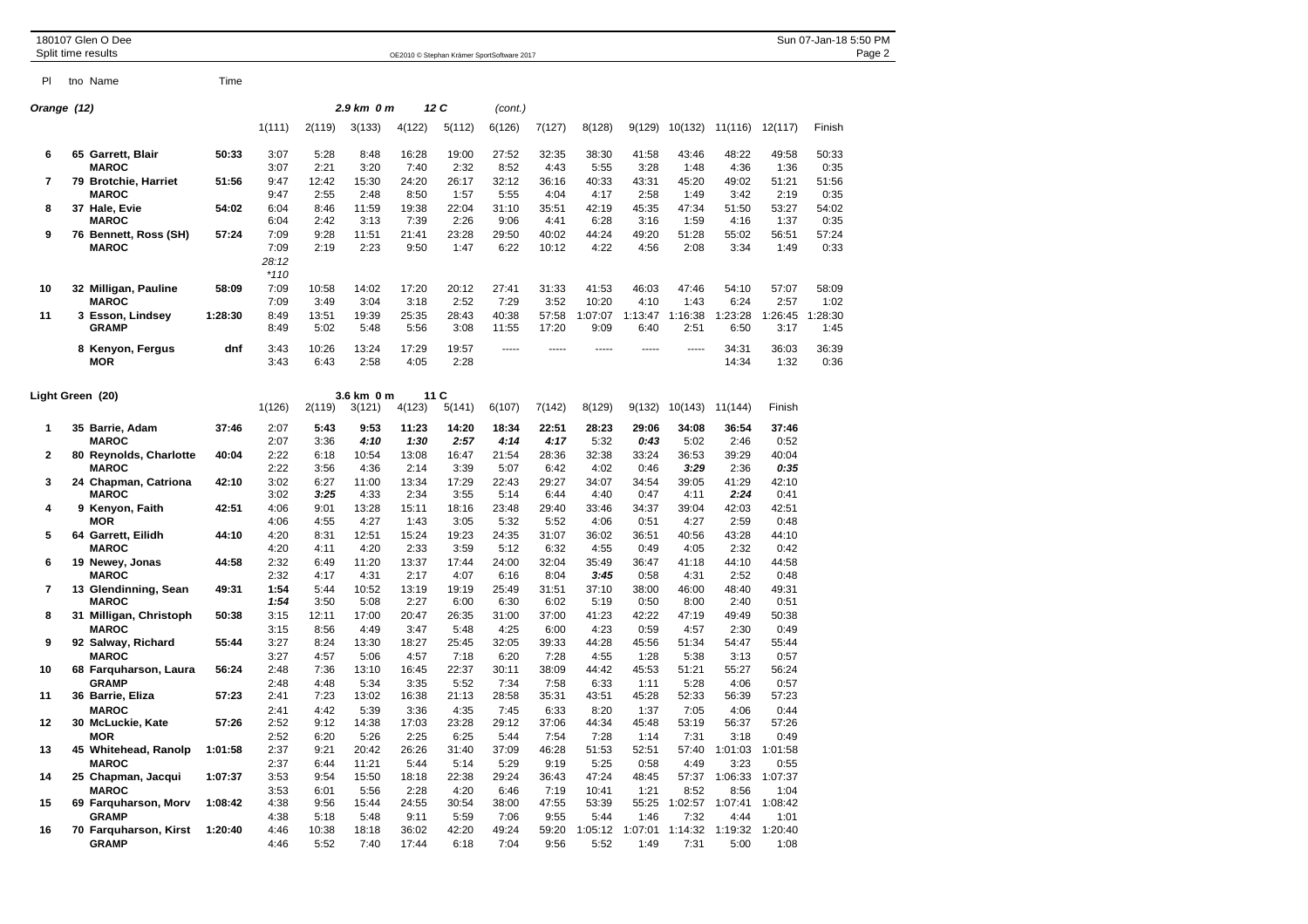|                  | 180107 Glen O Dee<br>Split time results |         |                               |                        |                       |                             |                     | OE2010 © Stephan Krämer SportSoftware 2017 |                 |                     |                     |                         |                     |                                                | Sun 07-Jan-18 5:50 PM | Page 3        |
|------------------|-----------------------------------------|---------|-------------------------------|------------------------|-----------------------|-----------------------------|---------------------|--------------------------------------------|-----------------|---------------------|---------------------|-------------------------|---------------------|------------------------------------------------|-----------------------|---------------|
| PI               | tno Name                                | Time    |                               |                        |                       |                             |                     |                                            |                 |                     |                     |                         |                     |                                                |                       |               |
|                  | Light Green (20)                        |         |                               |                        | 3.6 km 0 m            |                             | 11 C                | (cont.)                                    |                 |                     |                     |                         |                     |                                                |                       |               |
|                  |                                         |         | 1(126)                        | 2(119)                 | 3(121)                | 4(123)                      | 5(141)              | 6(107)                                     | 7(142)          | 8(129)              | 9(132)              | 10(143)                 | 11(144)             | Finish                                         |                       |               |
| 17               | 93 Kemp, Jim & Susie<br><b>MAROC</b>    | 1:41:08 | 7:10<br>7:10                  | 14:31<br>7:21          | 28:23<br>13:52        | 32:08<br>3:45               | 42:16<br>10:08      | 53:25<br>11:09                             | 1:02:30<br>9:05 | 1:25:13<br>22:43    | 1:26:53<br>1:40     | 1:33:33<br>6:40         | 1:39:15<br>5:42     | 1:41:08<br>1:53                                |                       |               |
|                  | 18 Newey, Scott                         | mp      | 9:01                          | 14:38                  | 22:26                 | 27:47                       | 32:09               | 37:49                                      | 49:14           | 56:53               |                     | 58:16 1:06:37           | -----               | 1:12:50                                        |                       |               |
|                  | <b>MAROC</b><br>95 McBeath, Henry       | mp      | 9:01<br>1.1.1.1               | 5:37<br>26:43          | 7:48<br>32:09         | 5:21<br>38:13               | 4:22<br>42:44       | 5:40<br>50:01                              | 11:25<br>59:49  | 7:39<br>1:07:37     | 1:23                | 8:21<br>1:09:12 1:15:55 | 1:19:39             | 6:13<br>1:21:35                                |                       |               |
|                  | 88 Gooch, Esther<br><b>MAROC</b>        | dnf     | 5:33<br>5:33                  | 26:43<br>12:16<br>6:43 | 5:26<br>18:32<br>6:16 | 6:04<br>24:04<br>5:32       | 4:31<br>$- - - - -$ | 7:17<br>$- - - - -$                        | 9:48<br>-----   | 7:48<br>$- - - - -$ | 1:35<br>$- - - - -$ | 6:43<br>$- - - - -$     | 3:44<br>$- - - - -$ | 1:56                                           |                       |               |
| Green (15)       |                                         |         | 1(119)                        | 2(126)                 | 4.3 km 0 m<br>3(129)  |                             | 11C                 |                                            |                 | 8(152)              | 9(128)              | 10(143)                 | 11(144)             | Finish                                         |                       |               |
| 1                | 23 Dudley, Joshua                       | 26:12   | 2:14                          | 4:08                   | 6:38                  | 4(142)<br>8:24              | 5(151)<br>11:28     | 6(147)<br>15:57                            | 7(153)<br>17:53 | 19:29               | 21:36               | 24:10                   | 25:38               | 26:12                                          |                       |               |
| 2                | <b>MAROC</b><br>33 Bennett, Alan        | 41:32   | 2:14<br>4:04                  | 1:54<br>7:06           | 2:30<br>10:51         | 1:46<br>13:51               | 3:04<br>18:51       | 4:29<br>25:06                              | 1:56<br>28:51   | 1:36<br>31:30       | 2:07<br>34:26       | 2:34<br>38:25           | 1:28<br>40:48       | 0:34<br>41:32                                  |                       |               |
|                  | <b>MAROC</b>                            |         | 4:04                          | 3:02                   | 3:45                  | 3:00                        | 5:00                | 6:15                                       | 3:45            | 2:39                | 2:56                | 3:59                    | 2:23                | 0:44                                           |                       |               |
| 3                | 12 Matheson, Colin                      | 51:03   | 4:46                          | 8:33                   | 13:24                 | 17:06                       | 22:59               | 30:20                                      | 34:15           | 37:30               | 41:20               | 46:33                   | 49:59               | 51:03                                          |                       |               |
|                  | MOR                                     |         | 4:46                          | 3:47                   | 4:51                  | 3:42                        | 5:53                | 7:21                                       | 3:55            | 3:15                | 3:50                | 5:13                    | 3:26                | 1:04                                           |                       |               |
| 4                | 54 Richmond, Will<br><b>MAROC</b>       | 51:08   | 5:45<br>5:45                  | 9:37<br>3:52           | 14:16<br>4:39         | 19:02<br>4:46               | 24:38<br>5:36       | 33:12<br>8:34                              | 36:34<br>3:22   | 40:28<br>3:54       | 43:15<br>2:47       | 47:20<br>4:05           | 50:15<br>2:55       | 51:08<br>0:53                                  |                       |               |
| 5                | 21 Neumann, Katja                       | 55:27   | 5:04                          | 9:28                   | 13:55                 | 17:18                       | 23:02               | 30:48                                      | 35:41           | 41:20               | 45:04               | 50:46                   | 54:29               | 55:27                                          |                       |               |
|                  | <b>MAROC</b>                            |         | 5:04                          | 4:24                   | 4:27                  | 3:23                        | 5:44                | 7:46                                       | 4:53            | 5:39                | 3:44                | 5:42                    | 3:43                | 0:58                                           |                       |               |
| 6                | 1 Esson, David<br><b>GRAMP</b>          | 55:57   | 4:32<br>4:32                  | 8:52<br>4:20           | 13:48<br>4:56         | 17:36<br>3:48               | 24:45<br>7:09       | 33:51<br>9:06                              | 38:38<br>4:47   | 42:14<br>3:36       | 46:21<br>4:07       | 51:29<br>5:08           | 54:51<br>3:22       | 55:57<br>1:06                                  |                       |               |
| 7                | 59 Salway, Aileen                       | 56:45   | 3:43                          | 7:28                   | 13:17                 | 20:51                       | 27:04               | 35:43                                      | 40:18           | 44:12               | 47:44               | 52:38                   | 55:45               | 56:45                                          |                       |               |
|                  | <b>MAROC</b>                            |         | 3:43                          | 3:45                   | 5:49                  | 7:34                        | 6:13                | 8:39                                       | 4:35            | 3:54                | 3:32                | 4:54                    | 3:07                | 1:00                                           |                       |               |
| 8                | 51 Hornby, Caroline<br>MOR              | 1:01:23 | 5:05<br>5:05                  | 9:47<br>4:42           | 17:30<br>7:43         | 21:21<br>3:51               | 29:19<br>7:58       | 37:34<br>8:15                              | 41:56<br>4:22   | 46:08<br>4:12       | 51:03<br>4:55       | 56:07<br>5:04           | 1:00:23<br>4:16     | 1:01:23<br>1:00                                |                       |               |
| 9                | 48 Rowlands, Helen                      | 1:07:07 | 4:09                          | 9:02                   | 14:26                 | 20:02                       | 26:37               | 35:27                                      | 40:05           | 44:03               | 51:17               | 59:25                   | 1:05:13             | 1:07:07                                        |                       |               |
|                  | <b>GRAMP</b>                            |         | 4:09                          | 4:53                   | 5:24                  | 5:36                        | 6:35                | 8:50                                       | 4:38            | 3:58                | 7:14                | 8:08                    | 5:48                | 1:54                                           |                       |               |
| 10               | 43 Mather, Rachel<br><b>MAROC</b>       | 1:07:44 | 5:21<br>5:21                  | 9:57<br>4:36           | 17:20<br>7:23         | 22:57<br>5:37               | 30:30<br>7:33       | 40:20<br>9:50                              | 44:57<br>4:37   | 52:22<br>7:25       | 56:27<br>4:05       | 1:02:28<br>6:01         | 1:06:46<br>4:18     | 1:07:44<br>0:58                                |                       |               |
| 11               | 90 Drewe-Martin, Domi                   | 1:10:10 | 5:39                          | 10:47                  | 18:01                 | 24:18                       | 32:25               | 44:40                                      | 50:30           | 55:00               |                     | 59:13 1:05:03           |                     | 1:09:02 1:10:10                                |                       |               |
|                  | <b>MAROC</b>                            |         | 5:39                          | 5:08                   | 7:14                  | 6:17                        | 8:07                | 12:15                                      | 5:50            | 4:30                | 4:13                | 5:50                    | 3:59                | 1:08                                           |                       |               |
| 12               | 6 Grassie, Oonagh                       | 1:20:00 | 17:12                         | 22:29                  | 30:03                 | 34:36                       | 45:48               | 54:40                                      | 1:00:15         | 1:04:54             |                     | 1:09:14 1:14:23         | 1:18:53             | 1:20:00                                        |                       |               |
| 13               | <b>GRAMP</b><br>2 Esson, George         | 1:41:00 | 17:12<br>8:22                 | 5:17<br>15:20          | 7:34<br>22:55         | 4:33<br>29:46               | 11:12<br>41:15      | 8:52<br>1:00:33                            | 5:35<br>1:09:12 | 4:39<br>1:17:54     | 4:20<br>1:24:09     | 5:09<br>1:32:12         | 4:30<br>1:39:09     | 1:07<br>1:41:00                                |                       |               |
|                  | <b>GRAMP</b>                            |         | 8:22                          | 6:58                   | 7:35                  | 6:51                        | 11:29               | 19:18                                      | 8:39            | 8:42                | 6:15                | 8:03                    | 6:57                | 1:51                                           |                       |               |
|                  | 38 Forbes, Catrina                      | mp      | 4:58                          | 11:29                  | 17:08                 | 21:52                       | 29:56               | 40:54                                      | 46:01           | 50:11               | 54:54               | -----                   | 1:03:38             | 1:04:33                                        |                       |               |
|                  |                                         |         | 4:58                          | 6:31                   | 5:39                  | 4:44                        | 8:04                | 10:58                                      | 5:07            | 4:10                | 4:43                |                         | 8:44                | 0:55                                           |                       |               |
|                  | 11 Kenyon, Elizabeth<br>MOR             | dnf     | 4:01<br>4:01                  | 8:52<br>4:51           | 13:48<br>4:56         | 17:31<br>3:43               | 23:55<br>6:24       | -----                                      | -----           | $- - - - -$         | $- - - - -$         | $- - - - -$             | $- - - - -$         |                                                |                       |               |
| <b>Blue (19)</b> |                                         |         |                               |                        | 5.9 km 0 m            |                             | 14 C                |                                            |                 |                     |                     |                         |                     |                                                |                       |               |
|                  |                                         |         | 1(191)<br>Finish              |                        |                       | 2(133) 3(141) 4(192) 5(193) |                     | 6(152)                                     | 7(146)          | 8(150)              |                     |                         |                     | 9(113) 10(153) 11(149) 12(142) 13(132) 14(144) |                       |               |
| 1                | 66 Graham, Luke<br><b>MAROC</b>         | 47:51   | 1:23<br>1:23<br>47:51<br>0:37 | 4:05<br>2:42           | 7:34<br>3:29          | 12:02<br>4:28               | 14:50<br>2:48       | 17:38<br>2:48                              | 25:02<br>7:24   | 29:25<br>4:23       | 33:00<br>3:35       | 35:03<br>2:03           | 37:25<br>2:22       | 41:12<br>3:47                                  | 44:47<br>3:35         | 47:14<br>2:27 |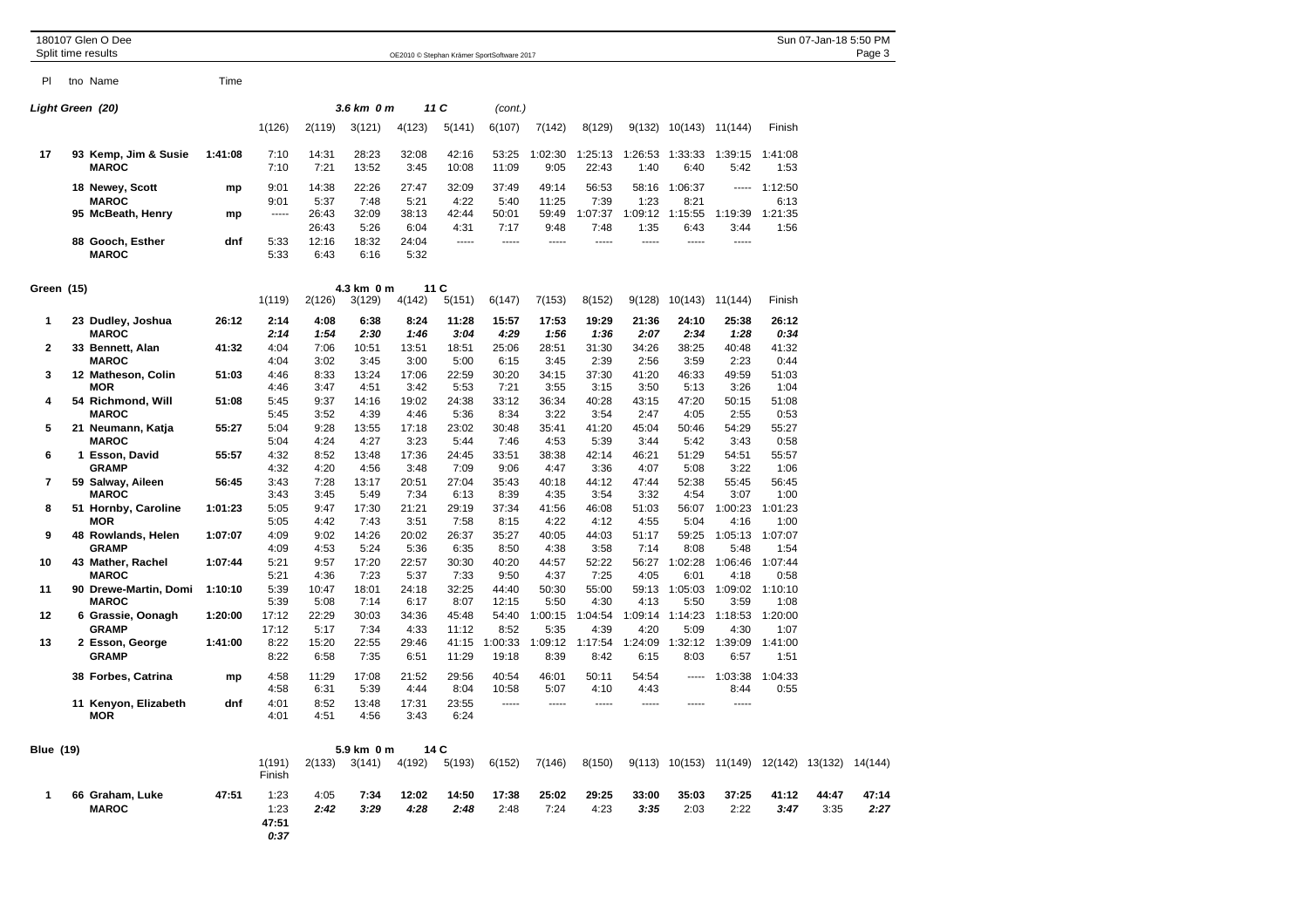|                  | 180107 Glen O Dee<br>Split time results |         |                                 |              |                                 |               |               | OE2010 @ Stephan Krämer SportSoftware 2017 |                |                |               |               |               |                 | Sun 07-Jan-18 5:50 PM | Page 4          |
|------------------|-----------------------------------------|---------|---------------------------------|--------------|---------------------------------|---------------|---------------|--------------------------------------------|----------------|----------------|---------------|---------------|---------------|-----------------|-----------------------|-----------------|
| PI               | tno Name                                | Time    |                                 |              |                                 |               |               |                                            |                |                |               |               |               |                 |                       |                 |
| <b>Blue</b> (19) |                                         |         |                                 |              | 5.9 km 0 m                      |               | 14 C          | (cont.)                                    |                |                |               |               |               |                 |                       |                 |
|                  |                                         |         | 1(191)<br>Finish                | 2(133)       | 3(141)                          | 4(192)        | 5(193)        | 6(152)                                     | 7(146)         | 8(150)         | 9(113)        | 10(153)       | 11(149)       | 12(142)         | 13(132)               | 14(144)         |
| $\mathbf{2}$     | 77 Gomersall, Sam<br><b>GRAMP</b>       | 51:10   | 1:24<br>1:24<br>51:10<br>0:46   | 4:23<br>2:59 | 8:19<br>3:56                    | 13:10<br>4:51 | 16:05<br>2:55 | 19:06<br>3:01                              | 25:45<br>6:39  | 29:55<br>4:10  | 35:05<br>5:10 | 37:22<br>2:17 | 39:49<br>2:27 | 44:06<br>4:17   | 47:40<br>3:34         | 50:24<br>2:44   |
| 3                | 62 Lawrence, Pete<br><b>GRAMP</b>       | 56:12   | 1:41<br>1:41<br>56:12<br>0:46   | 5:28<br>3:47 | 9:27<br>3:59                    | 16:10<br>6:43 | 19:20<br>3:10 | 22:26<br>3:06                              | 31:11<br>8:45  | 36:00<br>4:49  | 39:47<br>3:47 | 41:48<br>2:01 | 43:51<br>2:03 | 48:02<br>4:11   | 52:00<br>3:58         | 55:26<br>3:26   |
| 4                | 73 Campbell, Kirsty<br><b>MAROC</b>     | 57:25   | 1:16<br>1:16<br>57:25<br>0:40   | 6:05<br>4:49 | 10:24<br>4:19                   | 15:40<br>5:16 | 18:29<br>2:49 | 21:21<br>2:52                              | 29:26<br>8:05  | 33:52<br>4:26  | 40:34<br>6:42 | 42:36<br>2:02 | 44:54<br>2:18 | 49:00<br>4:06   | 53:22<br>4:22         | 56:45<br>3:23   |
| 5                | 87 Gooch, Joel<br><b>MAROC</b>          | 58:56   | 1:02<br>1:02<br>58:56<br>0:42   | 3:44<br>2:42 | 8:00<br>4:16                    | 13:06<br>5:06 | 16:31<br>3:25 | 19:43<br>3:12                              | 28:19<br>8:36  | 36:07<br>7:48  | 40:30<br>4:23 | 42:34<br>2:04 | 44:50<br>2:16 | 50:44<br>5:54   | 55:03<br>4:19         | 58:14<br>3:11   |
| 6                | 29 McLuckie, Peter<br><b>MOR</b>        | 59:28   | 1:30<br>1:30<br>59:28<br>0:48   | 4:37<br>3:07 | 8:14<br>3:37<br>52:00<br>$*129$ | 13:15<br>5:01 | 16:20<br>3:05 | 20:31<br>4:11                              | 29:12<br>8:41  | 33:36<br>4:24  | 37:47<br>4:11 | 40:24<br>2:37 | 42:54<br>2:30 | 47:44<br>4:50   | 53:57<br>6:13         | 58:40<br>4:43   |
| $\overline{7}$   | 26 Chapman, Paul<br><b>MAROC</b>        | 1:01:47 | 2:02<br>2:02<br>1:01:47<br>0:56 | 5:48<br>3:46 | 10:48<br>5:00                   | 17:22<br>6:34 | 21:03<br>3:41 | 24:37<br>3:34                              | 32:53<br>8:16  | 37:42<br>4:49  | 42:24<br>4:42 | 45:03<br>2:39 | 47:38<br>2:35 | 52:37<br>4:59   | 57:23<br>4:46         | 1:00:51<br>3:28 |
| 8                | 78 Gomersall, Lesley<br><b>GRAMP</b>    | 1:04:01 | 1:40<br>1:40<br>1:04:01<br>0:54 | 5:03<br>3:23 | 9:51<br>4:48                    | 15:39<br>5:48 | 19:23<br>3:44 | 22:55<br>3:32                              | 31:43<br>8:48  | 36:33<br>4:50  | 43:08<br>6:35 | 46:18<br>3:10 | 49:23<br>3:05 | 54:20<br>4:57   | 59:18<br>4:58         | 1:03:07<br>3:49 |
| 9                | 75 Sheridan, Bob<br><b>MAROC</b>        | 1:04:37 | 1:27<br>1:27<br>1:04:37<br>0:43 | 4:28<br>3:01 | 8:57<br>4:29                    | 14:28<br>5:31 | 17:47<br>3:19 | 21:20<br>3:33                              | 30:17<br>8:57  | 39:25<br>9:08  | 44:05<br>4:40 | 47:01<br>2:56 | 51:24<br>4:23 | 56:47<br>5:23   | 1:00:43<br>3:56       | 1:03:54<br>3:11 |
| 10               | 50 Hornby, Rupert<br><b>MOR</b>         | 1:05:29 | 4:15<br>4:15<br>1:05:29<br>0:53 | 7:50<br>3:35 | 12:27<br>4:37                   | 18:48<br>6:21 | 22:05<br>3:17 | 25:58<br>3:53                              | 35:27<br>9:29  | 40:30<br>5:03  | 45:04<br>4:34 | 48:09<br>3:05 | 50:54<br>2:45 | 56:13<br>5:19   | 1:00:43<br>4:30       | 1:04:36<br>3:53 |
| 11               | 16 Hammonds, Mark<br><b>MAROC</b>       | 1:05:54 | 1:34<br>1:34<br>1:05:54<br>0:44 | 4:42<br>3:08 | 9:26<br>4:44                    | 16:21<br>6:55 | 19:47<br>3:26 | 22:45<br>2:58                              | 35:40<br>12:55 | 40:50<br>5:10  | 46:22<br>5:32 | 49:40<br>3:18 | 52:12<br>2:32 | 57:13<br>5:01   | 1:01:42<br>4:29       | 1:05:10<br>3:28 |
| 12               | 17 Tunaley, Claire<br><b>MAROC</b>      | 1:06:41 | 1:31<br>1:31<br>1:06:41<br>0:38 | 6:31<br>5:00 | 11:06<br>4:35                   | 16:21<br>5:15 | 19:23<br>3:02 | 22:10<br>2:47                              | 31:16<br>9:06  | 41:24<br>10:08 | 46:41<br>5:17 | 50:39<br>3:58 | 53:16<br>2:37 | 58:01<br>4:45   | 1:02:10<br>4:09       | 1:06:03<br>3:53 |
| 13               | 63 Scott, Rachel<br><b>GRAMP</b>        | 1:10:44 | 1:37<br>1:37<br>1:10:44<br>0:55 | 7:01<br>5:24 | 12:34<br>5:33                   | 19:31<br>6:57 | 23:33<br>4:02 | 28:27<br>4:54                              | 37:31<br>9:04  | 43:03<br>5:32  | 48:20<br>5:17 | 51:37<br>3:17 | 54:26<br>2:49 | 1:00:03<br>5:37 | 1:05:44<br>5:41       | 1:09:49<br>4:05 |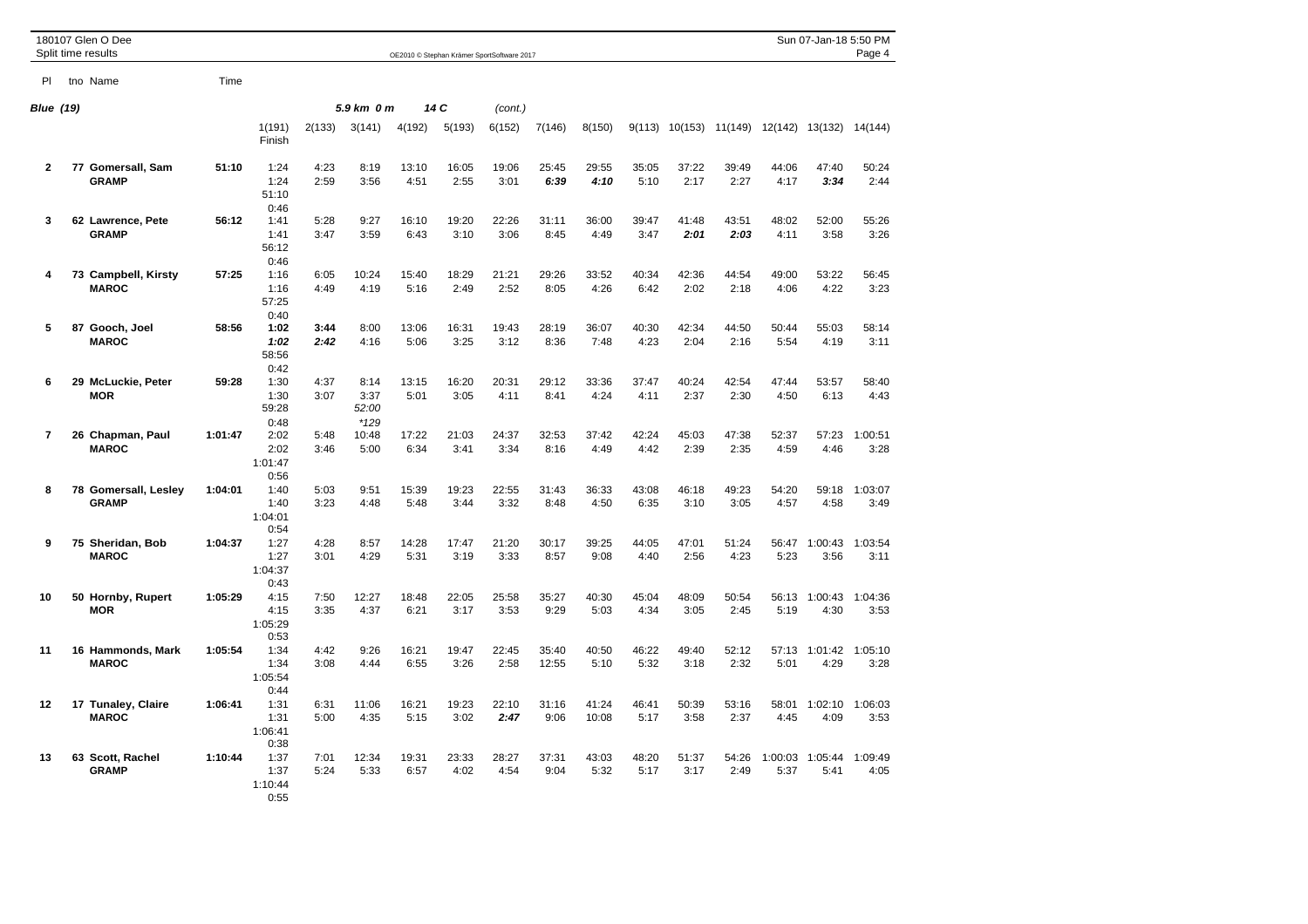|                  | 180107 Glen O Dee<br>Split time results |         |                                   |                               |                                 |                                  |                                  | OE2010 © Stephan Krämer SportSoftware 2017 |                                  |                                  |                 |                 |                                                |                  | Sun 07-Jan-18 5:50 PM | Page 5          |
|------------------|-----------------------------------------|---------|-----------------------------------|-------------------------------|---------------------------------|----------------------------------|----------------------------------|--------------------------------------------|----------------------------------|----------------------------------|-----------------|-----------------|------------------------------------------------|------------------|-----------------------|-----------------|
| PI               | tno Name                                | Time    |                                   |                               |                                 |                                  |                                  |                                            |                                  |                                  |                 |                 |                                                |                  |                       |                 |
|                  |                                         |         |                                   |                               |                                 |                                  |                                  |                                            |                                  |                                  |                 |                 |                                                |                  |                       |                 |
| <b>Blue</b> (19) |                                         |         |                                   |                               | 5.9 km 0 m                      |                                  | 14 C                             | (cont.)                                    |                                  |                                  |                 |                 |                                                |                  |                       |                 |
|                  |                                         |         | 1(191)<br>Finish                  | 2(133)                        | 3(141)                          | 4(192)                           | 5(193)                           | 6(152)                                     | 7(146)                           | 8(150)                           |                 |                 | 9(113) 10(153) 11(149) 12(142) 13(132) 14(144) |                  |                       |                 |
| 14               | 5 Grassie, Donald<br><b>MOR</b>         | 1:11:22 | 1:24<br>1:24<br>1:11:22<br>0:55   | 4:54<br>3:30                  | 10:01<br>5:07                   | 15:55<br>5:54                    | 21:52<br>5:57                    | 25:48<br>3:56                              | 35:26<br>9:38                    | 44:09<br>8:43                    | 49:46<br>5:37   | 52:26<br>2:40   | 55:34<br>3:08                                  | 1:01:07<br>5:33  | 1:06:24<br>5:17       | 1:10:27<br>4:03 |
| 15               | 60 Salway, Graham<br><b>MAROC</b>       | 1:16:58 | 1:43<br>1:43<br>1:16:58<br>0:51   | 5:33<br>3:50                  | 11:33<br>6:00                   | 18:15<br>6:42                    | 21:43<br>3:28                    | 27:05<br>5:22                              | 38:23<br>11:18                   | 44:09<br>5:46                    | 52:26<br>8:17   | 56:27<br>4:01   | 59:24<br>2:57                                  | 1:05:06<br>5:42  | 1:10:16<br>5:10       | 1:16:07<br>5:51 |
| 16               | 72 Campbell, Eilidh<br><b>MAROC</b>     | 1:20:59 | 2:17<br>2:17<br>1:20:59<br>1:33   | 8:02<br>5:45                  | 13:13<br>5:11                   | 20:34<br>7:21                    | 25:08<br>4:34                    | 30:32<br>5:24                              | 41:23<br>10:51                   | 52:02<br>10:39                   | 57:00<br>4:58   | 59:42<br>2:42   | 1:03:16<br>3:34                                | 1:10:18<br>7:02  | 1:15:02<br>4:44       | 1:19:26<br>4:24 |
| 17               | 34 Reynolds, Scott<br><b>MAROC</b>      | 1:26:16 | 2:36<br>2:36<br>1:26:16<br>0:50   | 10:37<br>8:01                 | 16:46<br>6:09                   | 23:38<br>6:52                    | 27:36<br>3:58                    | 32:31<br>4:55                              | 43:16<br>10:45                   | 52:41<br>9:25                    | 1:00:10<br>7:29 | 1:03:30<br>3:20 | 1:06:51<br>3:21                                | 1:13:08<br>6:17  | 1:20:10<br>7:02       | 1:25:26<br>5:16 |
| 18               | 10 Kenyon, Philip<br><b>MOR</b>         | 1:56:25 | 13:07<br>13:07<br>1:56:25<br>0:52 | 16:59<br>3:52                 | 24:04<br>7:05                   | 29:43<br>5:39                    | 34:03<br>4:20                    | 38:16<br>4:13                              | 1:01:40<br>23:24                 | 1:13:32<br>11:52                 | 1:19:22<br>5:50 | 1:22:27<br>3:05 | 1:33:56<br>11:29                               | 1:45:41<br>11:45 | 1:51:29<br>5:48       | 1:55:33<br>4:04 |
|                  | 58 Ricketts, Trevor<br><b>MAROC</b>     | mp      | 1:22<br>1:22<br>1:01:32<br>0:49   | 4:17<br>2:55                  | 8:30<br>4:13<br>55:55<br>$*129$ | 13:18<br>4:48                    | 16:43<br>3:25                    | 20:30<br>3:47                              | 29:00<br>8:30                    | 37:22<br>8:22                    | 41:49<br>4:27   | 44:18<br>2:29   | 47:12<br>2:54                                  | 51:58<br>4:46    |                       | 1:00:43<br>8:45 |
| Brown (10)       |                                         |         | 1(141)<br>15(194)                 | 2(133)<br>16(153)             | 8.0 km 0 m<br>3(119)<br>17(113) | 4(192)<br>18(152)                | 21 C<br>5(127)<br>19(129)        | 6(193)<br>20(143)                          | 7(142)<br>21(144)                | 8(151)<br>Finish                 | 9(149)          | 10(190)         | 11(145)                                        | 12(150)          | 13(146)               | 14(147)         |
| 1                | 91 Wright, Joseph<br><b>MAROC</b>       | 49:05   | 2:06<br>2:06<br>32:04<br>2:16     | 4:36<br>2:30<br>36:32<br>4:28 | 5:47<br>1:11<br>38:43<br>2:11   | 7:53<br>2:06<br>41:20<br>2:37    | 9:29<br>1:36<br>44:30<br>3:10    | 10:40<br>1:11<br>46:39<br>2:09             | 11:22<br>0:42<br>48:29<br>1:50   | 14:29<br>3:07<br>49:05<br>0:36   | 17:20<br>2:51   | 20:31<br>3:11   | 21:46<br>1:15                                  | 23:01<br>1:15    | 26:40<br>3:39         | 29:48<br>3:08   |
| 2                | 7 Wilson, Felix<br><b>MAROC</b>         | 57:57   | 2:27<br>2:27<br>36:27<br>2:59     | 5:00<br>2:33<br>41:28<br>5:01 | 6:07<br>1:07<br>43:52<br>2:24   | 8:10<br>2:03<br>47:19<br>3:27    | 10:03<br>1:53<br>51:33<br>4:14   | 11:22<br>1:19<br>54:45<br>3:12             | 12:11<br>0:49<br>57:21<br>2:36   | 15:35<br>3:24<br>57:57<br>0:36   | 18:50<br>3:15   | 23:28<br>4:38   | 25:01<br>1:33                                  | 26:33<br>1:32    | 30:22<br>3:49         | 33:28<br>3:06   |
| 3                | 49 Wright, Hazel<br><b>MAROC</b>        | 1:05:41 | 3:05<br>3:05<br>44:52<br>3:29     | 6:36<br>3:31<br>50:17<br>5:25 | 8:07<br>1:31<br>52:40<br>2:23   | 10:54<br>2:47<br>55:50<br>3:10   | 13:07<br>2:13<br>59:49<br>3:59   | 14:30<br>1:23<br>1:02:52<br>3:03           | 15:33<br>1:03<br>1:04:54<br>2:02 | 19:48<br>4:15<br>1:05:41<br>0:47 | 23:32<br>3:44   | 28:57<br>5:25   | 30:37<br>1:40                                  | 32:23<br>1:46    | 37:21<br>4:58         | 41:23<br>4:02   |
| 4                | 46 Yardley, Gareth<br><b>GRAMP</b>      | 1:10:37 | 3:23<br>3:23<br>47:51<br>3:14     | 7:21<br>3:58<br>52:57<br>5:06 | 8:57<br>1:36<br>55:33<br>2:36   | 11:54<br>2:57<br>59:16<br>3:43   | 14:52<br>2:58<br>1:03:46<br>4:30 | 16:35<br>1:43<br>1:07:37<br>3:51           | 17:46<br>1:11<br>1:09:52<br>2:15 | 22:03<br>4:17<br>1:10:37<br>0:45 | 26:13<br>4:10   | 31:17<br>5:04   | 33:18<br>2:01                                  | 35:25<br>2:07    | 40:53<br>5:28         | 44:37<br>3:44   |
| 5                | 96 McDonald, Dennis<br><b>GRAMP</b>     | 1:11:58 | 3:29<br>3:29<br>46:44<br>2:55     | 7:09<br>3:40<br>54:04<br>7:20 | 8:40<br>1:31<br>56:54<br>2:50   | 11:31<br>2:51<br>1:00:15<br>3:21 | 13:59<br>2:28<br>1:04:48<br>4:33 | 15:56<br>1:57<br>1:08:29<br>3:41           | 17:02<br>1:06<br>1:11:14<br>2:45 | 21:47<br>4:45<br>1:11:58<br>0:44 | 26:01<br>4:14   | 31:19<br>5:18   | 33:25<br>2:06                                  | 35:05<br>1:40    | 39:36<br>4:31         | 43:49<br>4:13   |